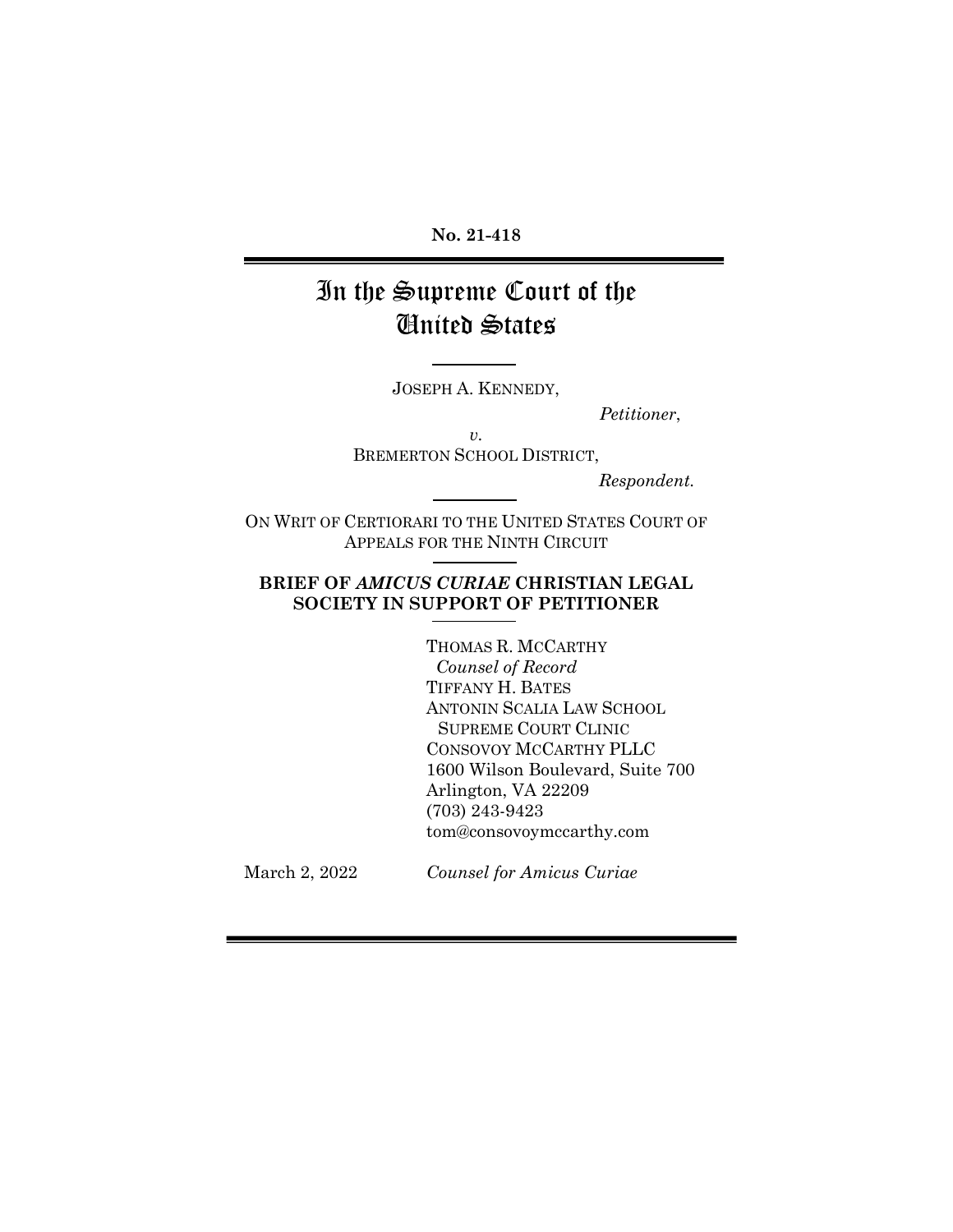# **TABLE OF CONTENTS**

| INTEREST OF AMICUS CURIAE1                                                                                                                                                         |
|------------------------------------------------------------------------------------------------------------------------------------------------------------------------------------|
| INTRODUCTION AND SUMMARY OF THE                                                                                                                                                    |
|                                                                                                                                                                                    |
| There is no reasonable argument that Coach<br>I.<br>Kennedy's private religious expression<br>violated the Establishment Clause 3                                                  |
| A. The government does not run afoul of the<br>Establishment Clause by tolerating<br>private religious expression 3                                                                |
| B. The Establishment Clause cannot be<br>violated by a fear that someone will<br>misperceive private religious speech as                                                           |
| II. Using unfounded Establishment Clause<br>concerns to ban religious expression-as the<br>district did here-is unconstitutional content-<br>and viewpoint-based discrimination 13 |
|                                                                                                                                                                                    |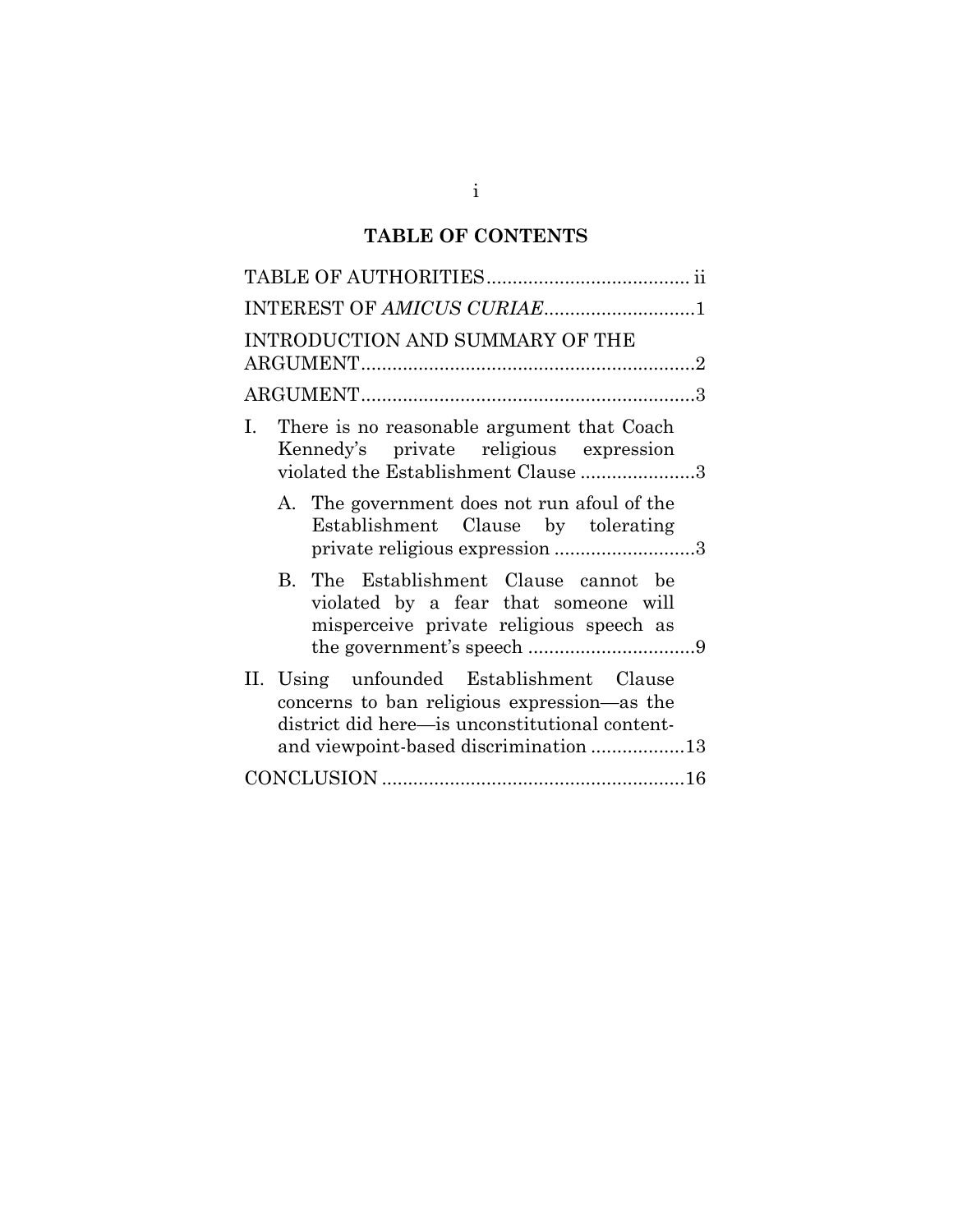## **TABLE OF AUTHORITIES**

#### **Cases**

| Am. Legion v. Am. Humanist Ass'n,                                                      |
|----------------------------------------------------------------------------------------|
| Bd. of Educ. of Kiryas Joel Vill. Sch. Dist. v.                                        |
| Bd. of Educ. of Westside Cmty. Schs. v.<br>Mergens, 496 U.S. 226 (1990) 2, 4, 5, 6, 10 |
| Capitol Square Rev. & Advisory Bd. v.                                                  |
| Corp. of Presiding Bishop of Church of Jesus<br>Christ of Latter-day Saints v. Amos,   |
| County of Allegheny v. American Civil Liberties<br>Union, Greater Pittsburg Chapter,   |
| <i>Espinoza v. Montana Dept. of Rev.,</i>                                              |
| Everson v. Board of Education of Ewing,                                                |
| Garcetti v. Ceballos,                                                                  |
| Good News Club v. Milford Cent. Sch.,                                                  |
| Hobbie v. Unemployment Appeals Comm'n of Fla.,                                         |
| Iancu v. Brunetti,                                                                     |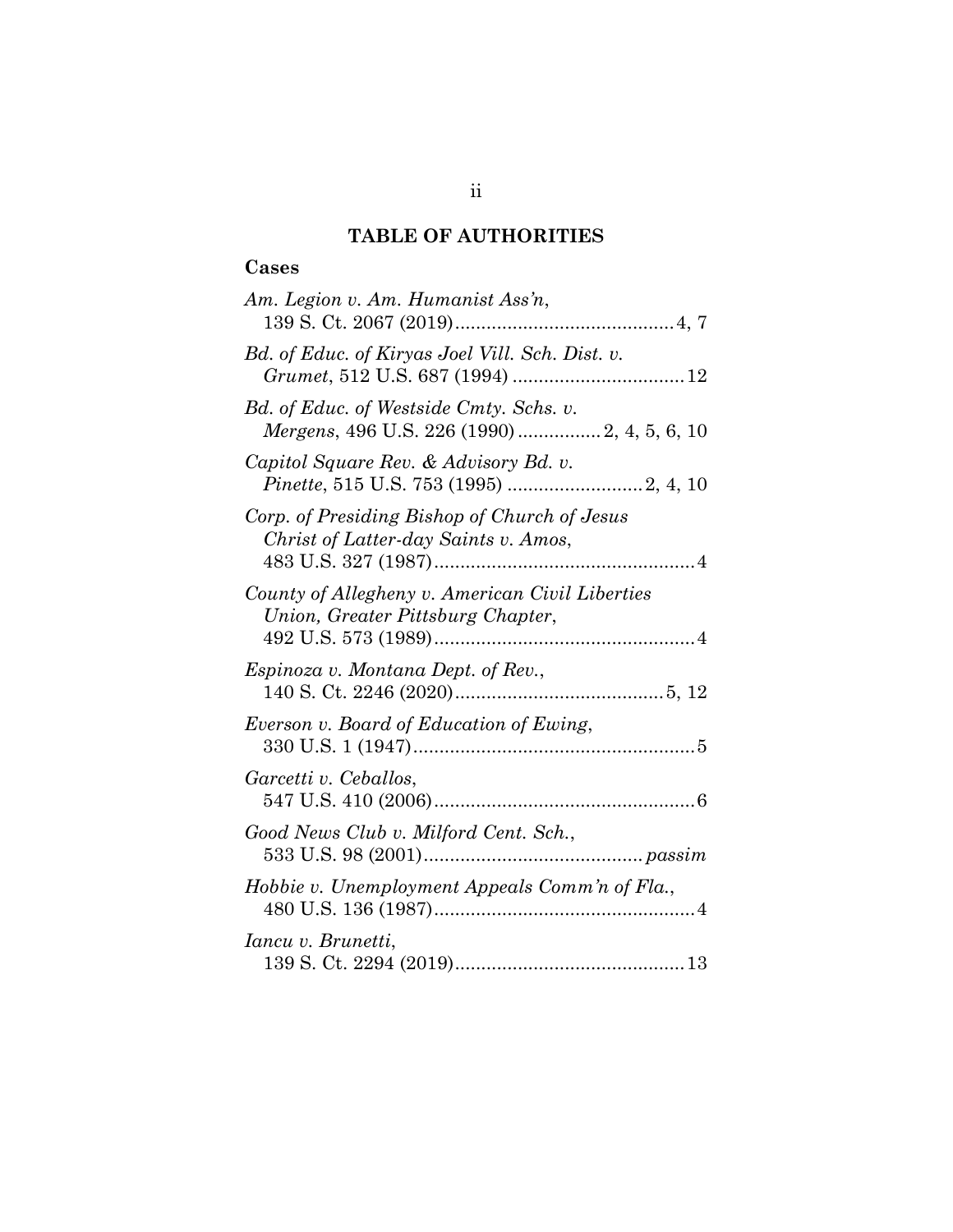| Lamb's Chapel v. Center Moriches Union<br>Free Sch. Dist., 508 U.S. 384 (1993) passim |
|---------------------------------------------------------------------------------------|
| Lane v. Franks,                                                                       |
| Locke v. Davey,                                                                       |
| Lynch v. Donnelly,                                                                    |
| Marsh v. Chambers,                                                                    |
| Nat'l Inst. Of Fam. & Life Advocs. v. Becerra,                                        |
| Pickering v. Bd. of Educ.,                                                            |
| Pleasant Grove City v. Summum,                                                        |
| Reed v. Town of Gilbert,                                                              |
| Reno v. ACLU,                                                                         |
| Rosenberger v. Rector & Visitors of Univ. of                                          |
| Salazar v. Buono,                                                                     |
| Santa Fe Indep. Sch. Dist. v. Doe,                                                    |
| Tinker v. Des Moines Indep. Cmty. Sch. Dist.,                                         |
|                                                                                       |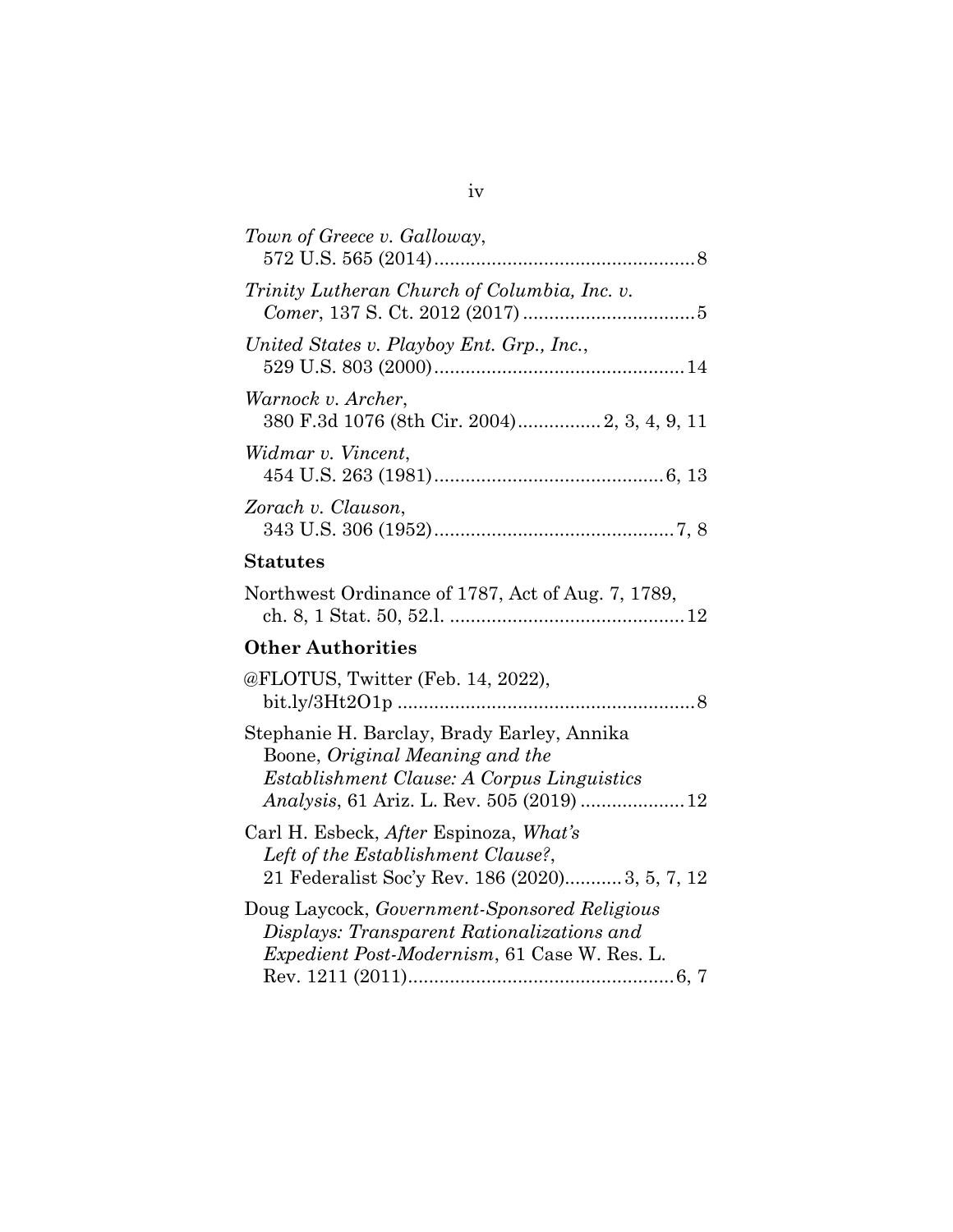#### **INTEREST OF** *AMICUS CURIAE***[1](#page-5-0)**

Christian Legal Society (CLS) is a nonprofit, interdenominational association of Christian attorneys, law students, judges, and law professors with members in every state and chapters on over 115 law school campuses. CLS's legal advocacy division, the Center for Law & Religious Freedom, works to protect the free-exercise rights of all citizens.

In this case, the court below upheld the suspension of a high school football coach for engaging in brief, onthe-field prayer after the conclusion of games. Such prayers, the court concluded, could be perceived as endorsing religion in violation of the Establishment Clause. If affirmed, the Ninth Circuit's decision will convert the Establishment Clause from a protection against state-imposed religion into a cover for suppressing private religious speech. CLS thus has a strong interest in this important case.

<span id="page-5-0"></span><sup>1</sup> Pursuant to this Court's Rule 37.6, counsel for *amicus curiae* certify that this brief was not authored in whole or in part by counsel for any party and that no person or entity other than *amicus* curiae or its counsel has made a monetary contribution to the preparation or submission of this brief. The parties have consented to the filing of this brief.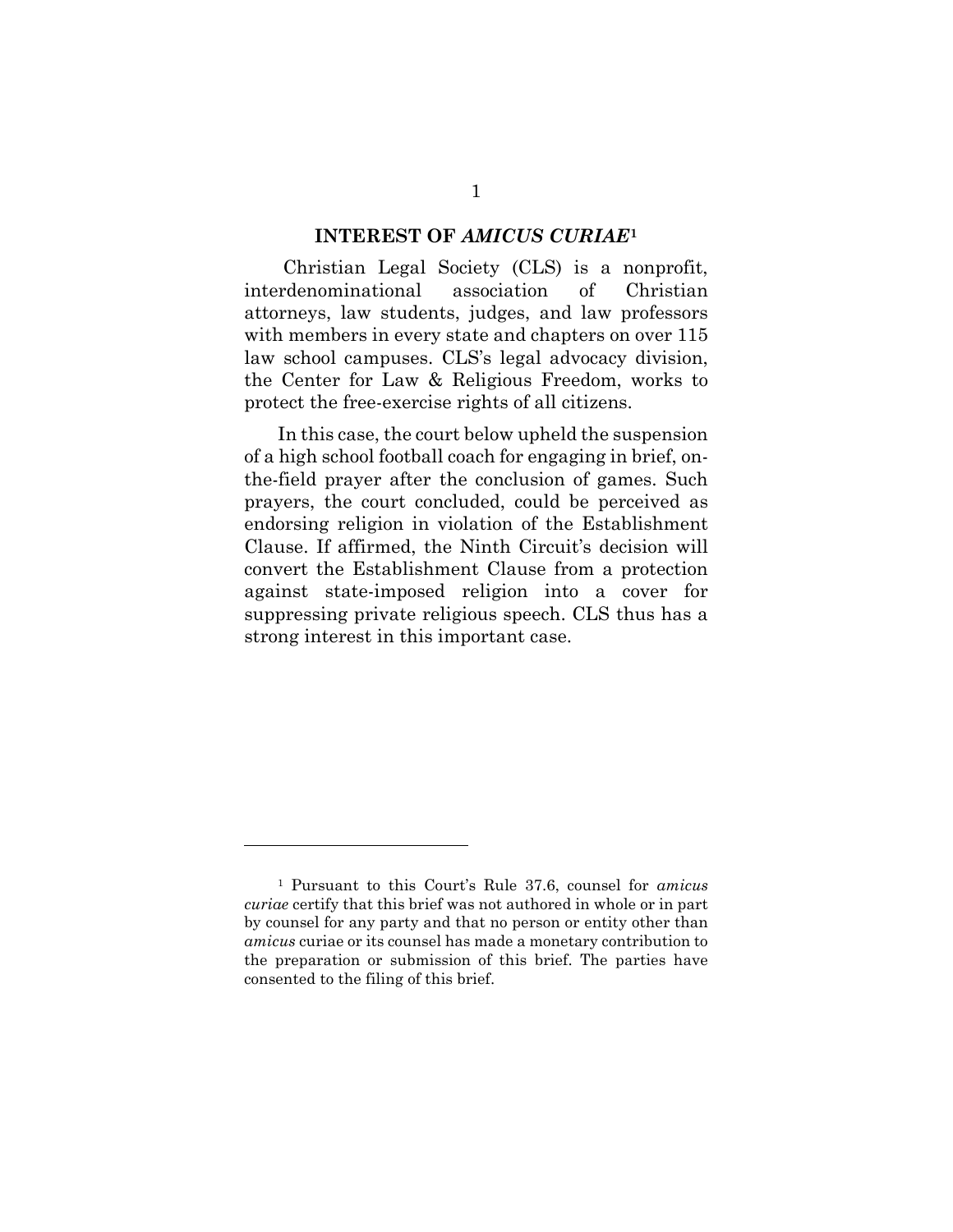#### **INTRODUCTION AND SUMMARY OF THE ARGUMENT**

The Bremerton School District believes that a football coach's personal 30-second prayer said on the field after the conclusion of a game violates the Constitution's prohibition on government from making any law "respecting the establishment of religion." U.S. Const., Amend. I. That is wrong.

The Establishment Clause is not violated by government toleration of private religious speech. Indeed, "there is a crucial difference between *government* speech endorsing religion, which the Establishment Clause forbids, and *private* speech endorsing religion, which the Free Speech and Free Exercise Clauses protect." *Bd. of Educ. of Westside Cmty. Schs. v. Mergens*, 496 U.S. 226, 250 (1990) (plurality op.). That "crucial difference" is key here. *Id.*

An Establishment Clause violation "must be moored in government action." *Capitol Square Rev. & Advisory Bd. v. Pinette*, 515 U.S. 753, 779 (1995) (O'Connor, J., concurring). Absent any promotion or favoritism of a certain religion, "the mere fact" that religious expression "occurs in a government setting does not render it unconstitutional." *Warnock v. Archer*, 380 F.3d 1076, 1082 (8th Cir. 2004) (citing *Lamb's Chapel v. Center Moriches Union Free Sch. Dist.*, 508 U.S. 384, 394-95 (1993)).

There is simply no reasonable argument that Coach Kennedy's half-minute, private prayer after a football game violated the Establishment Clause because it was in the public's view. Indeed, such prayers are "clearly personal and do[] not convey the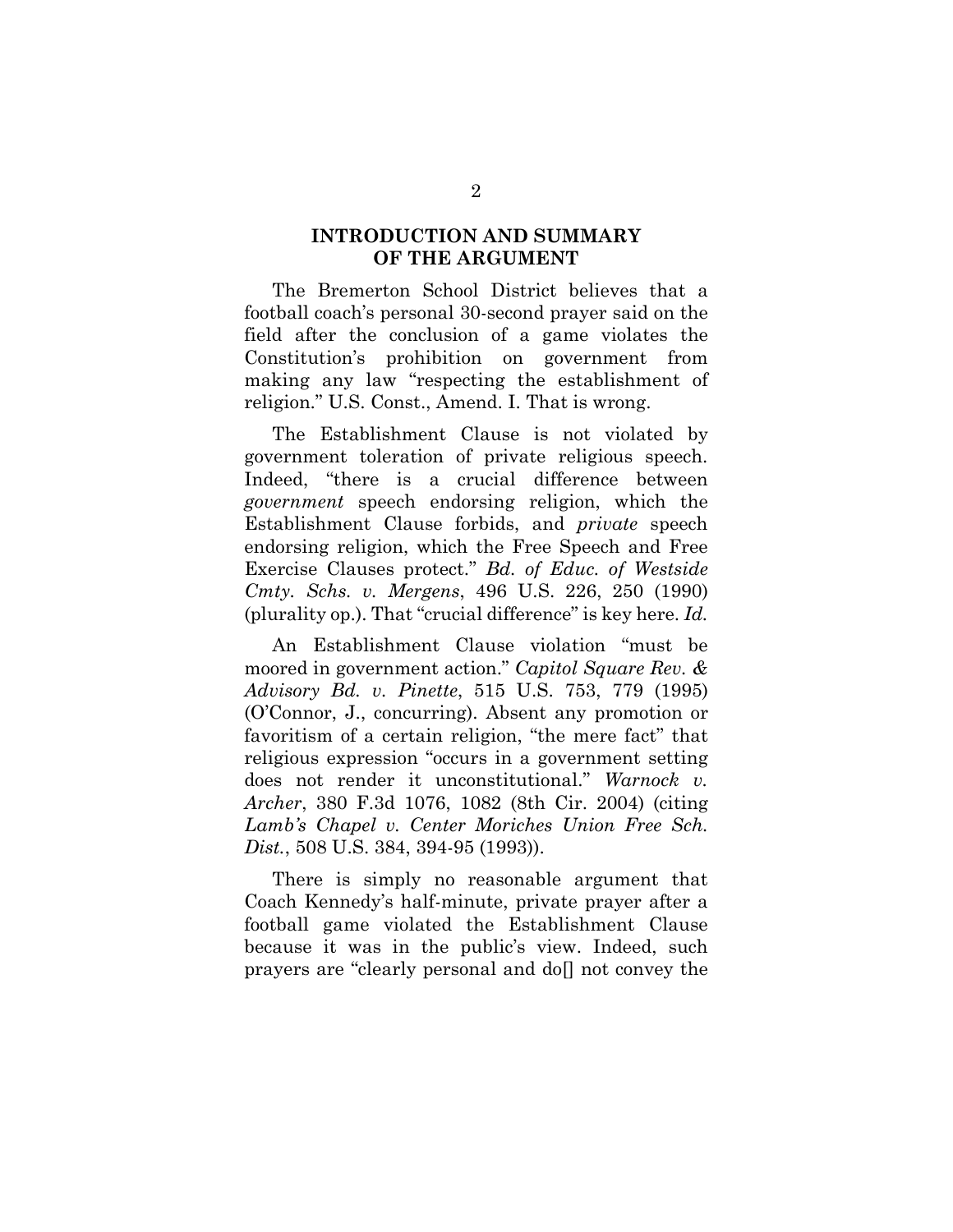impression that the government is endorsing [them]." Id. Thus "the mere fact that [they] occur<sup>[]</sup> in a government setting does not render [them] unconstitutional." *Id.*

The district's fear that someone might misperceive Coach Kennedy's private religious speech as government speech that violates the Establishment Clause cannot justify suppressing his speech and suspending him. Banning Coach's Kennedy religious expression—as the district did here—is unconstitutional content- and viewpoint-based discrimination. Where there is "no valid Establishment Clause interest," the Establishment Clause cannot justify such discrimination. *See Good News Club v. Milford Cent. Sch.,* 533 U.S. 98, 113-14 (2001).

The Court should reverse the decision below.

#### **ARGUMENT**

**I. There is no reasonable argument that Coach Kennedy's private religious expression violated the Establishment Clause.** 

### **A. The government does not run afoul of the Establishment Clause by tolerating private religious expression.**

"The Establishment Clause prevents the government from using its vast powers of communication to promote explicitly religious beliefs and practices." Carl H. Esbeck, *After* Espinoza, *What's Left of the Establishment Clause?*, 21 Federalist Soc'y Rev. 186, 12 (2020). But government toleration of private religious expression does not violate the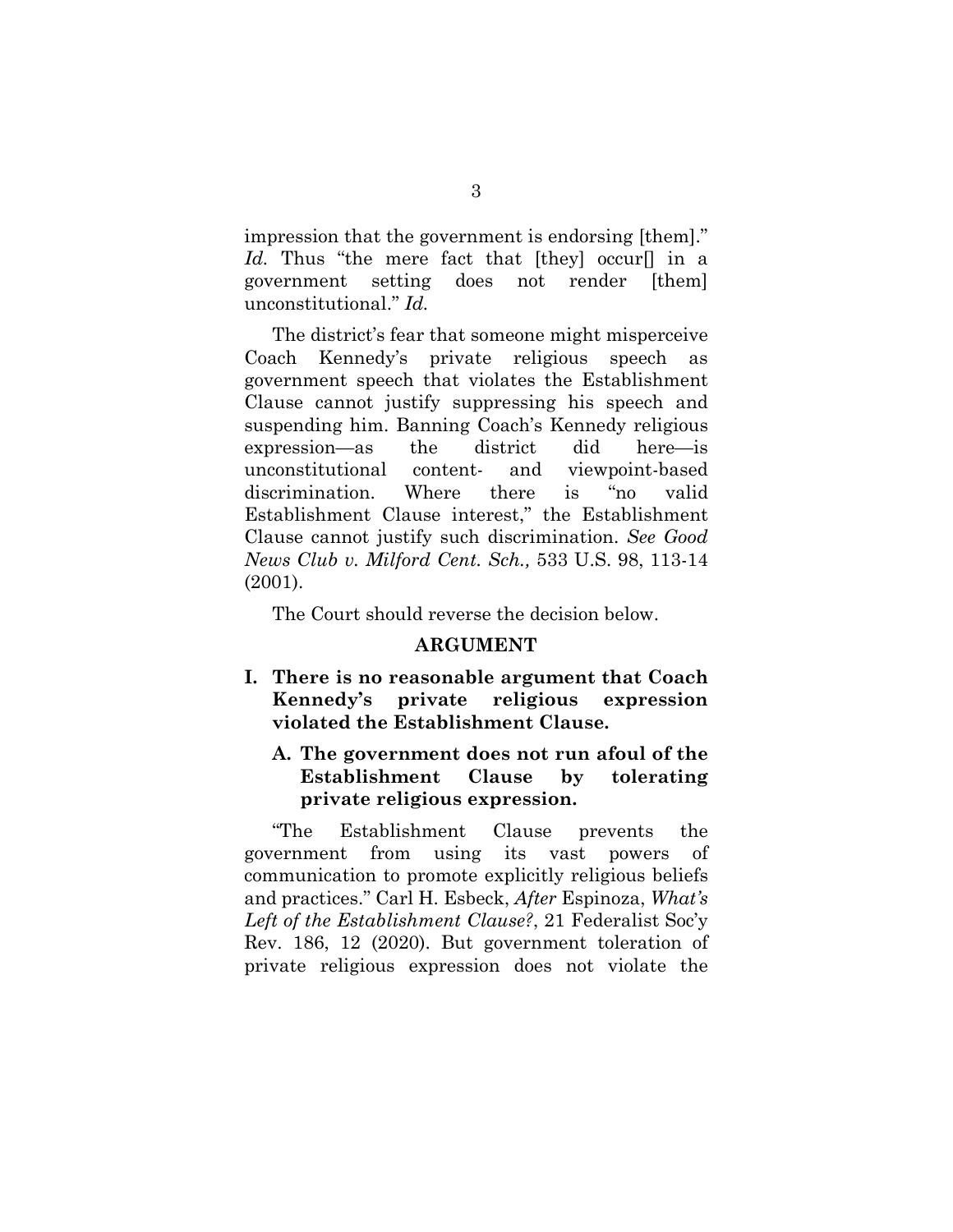Establishment Clause. Simply put, "there is a crucial difference between *government* speech endorsing religion, which the Establishment Clause forbids, and *private* speech endorsing religion, which the Free Speech and Free Exercise Clauses protect." *Mergens*, 496 U.S. at 250 (plurality op.).

An Establishment Clause violation "must be moored in government action." *Capitol Square Rev. & Advisory Bd.*, 515 U.S. at 779 (O'Connor, J., concurring). To find a violation, this Court has typically required some sort of governmental "promotion" or "favoritism" of religion. *Id.* at 763 (citing *County of Allegheny v. American Civil Liberties Union, Greater Pittsburg Chapter*, 492 U.S. 573, 593 (1989)). Absent that, "the mere fact" that religious expression "occurs in a government setting does not render it unconstitutional." *Warnock*, 380 F.3d at 1082 (citing *Lamb's Chapel,* 508 U.S. at 394-95).

"This Court has long recognized that the government may (and sometimes must) accommodate religious practices and that it may do so without violating the Establishment Clause." *Corp. of Presiding Bishop of Church of Jesus Christ of Latterday Saints v. Amos*, 483 U.S. 327, 334 (1987) (quoting *Hobbie v. Unemployment Appeals Comm'n of Fla.,* 480 U.S. 136, 144-45 (1987)); *see also Warnock*, 380 F.3d at 1083 (explaining that this Court "has repeatedly held that government attempts to accommodate private religious belief, even when not required by the free exercise clause, do not in themselves violate the establishment clause"); *Am. Legion v. Am. Humanist Ass'n*, 139 S. Ct. 2067, 2093 (2019) (Kavanaugh, J., concurring) ("allow[ing] private religious speech in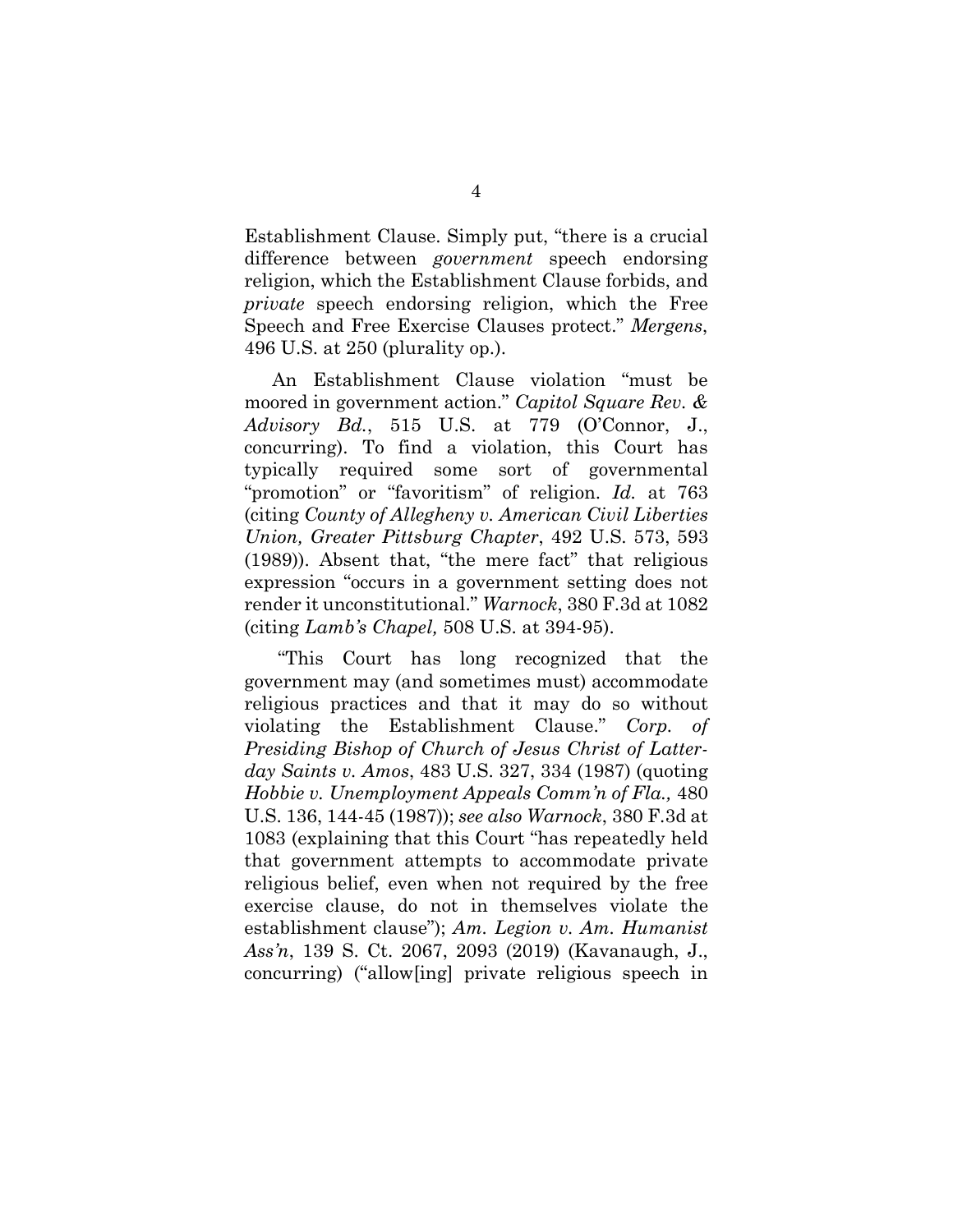public forums … does not violate the Establishment Clause") (collecting cases). That makes sense, because the key principle behind the Establishment Clause is "to keep government from interfering with the private religious choices made by citizens." Esbeck, *supra,* 4. A state "cannot hamper its citizens in the free exercise of their own religion." *Trinity Lutheran Church of Columbia, Inc. v. Comer*, 137 S. Ct. 2012, 2020 (2017) (quoting *Everson v. Board of Education of Ewing*, 330 U.S. 1, 16 (1947)). And it cannot use the Establishment Clause to do so. The Constitution's free exercise protections would be greatly diminished if the government could not tolerate private religious expression. The government simply does not "establish" a religion by allowing private religious speech.

Indeed, there remains "play in the joints between what the Establishment Clause permits and the Free Exercise Clause compels." *Espinoza v. Montana Dept. of Rev.*, 140 S. Ct. 2246, 2254 (2020). At the very least, that space allows for brief, personal displays of faith.

This Court has long held that private religious speech on public school property does not violate the Establishment Clause. *See, e.g.*, *Good News Club*, 533 U.S. at 112-19 (allowing private organization to use classrooms for after school religious instruction); *Rosenberger v. Rector & Visitors of Univ. of Va.*, 515 U.S. 819, 937-46 (1995) (allowing a Christian student newspaper to receive university funding); *Lamb's Chapel*, 508 U.S. at 394-95 (allowing a church to screen religious films on a public school campus); *Mergens*, 496 U.S. at 249-53 (plurality op.) (allowing students to form a religious club with a faculty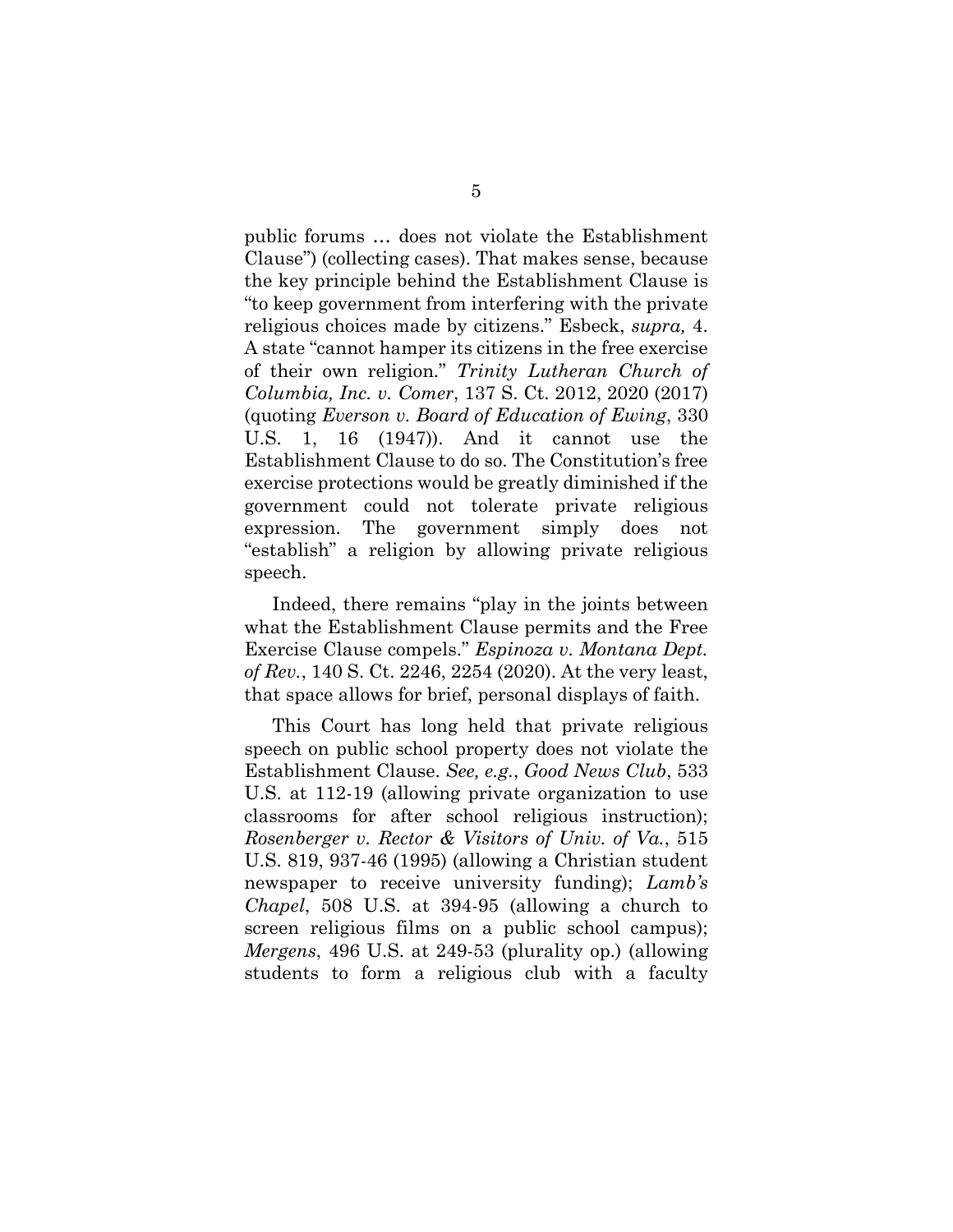monitor); *Widmar v. Vincent*, 454 U.S. 263, 270-75 (1981) (allowing student groups to use university facilities for worship). And this Court has been abundantly clear that "schools do not endorse everything they fail to censor." *Mergens*, 496 U.S. at 250 (plurality op.).

Nor do other government institutions endorse an employee's private speech by failing to censor it. Importantly, "citizens do not surrender their First Amendment rights by accepting public employment." *Lane v. Franks*, 573 U.S. 228, 231 (2014). Individuals who engage in expression outside of their official job duties may not "constitutionally be compelled to relinquish the First Amendment rights they would otherwise enjoy as citizens." *Pickering v. Bd. of Educ.*, 391 U.S. 563, 568 (1968). *Cf. Garcetti v. Ceballos*, 547 U.S. 410, 419 (2006) ("[A] citizen who works for the government is nonetheless a citizen."). And since "[n]either students [n]or teachers shed their constitutional rights to freedom of speech or expression at the schoolhouse gate," the First Amendment applies to brief and peaceful private religious expression in public schools too. *Tinker v. Des Moines Indep. Cmty. Sch. Dist.*, 393 U.S. 503, 506 (1969).

Any concern that such private religious speech amounts to an Establishment Clause violation is misplaced. In military cemeteries, for example, the "privately selected religious symbols on individual graves" which "are best understood as the private speech of each veteran" are permissible. Doug Laycock, *Government-Sponsored Religious Displays: Transparent Rationalizations and Expedient Post-*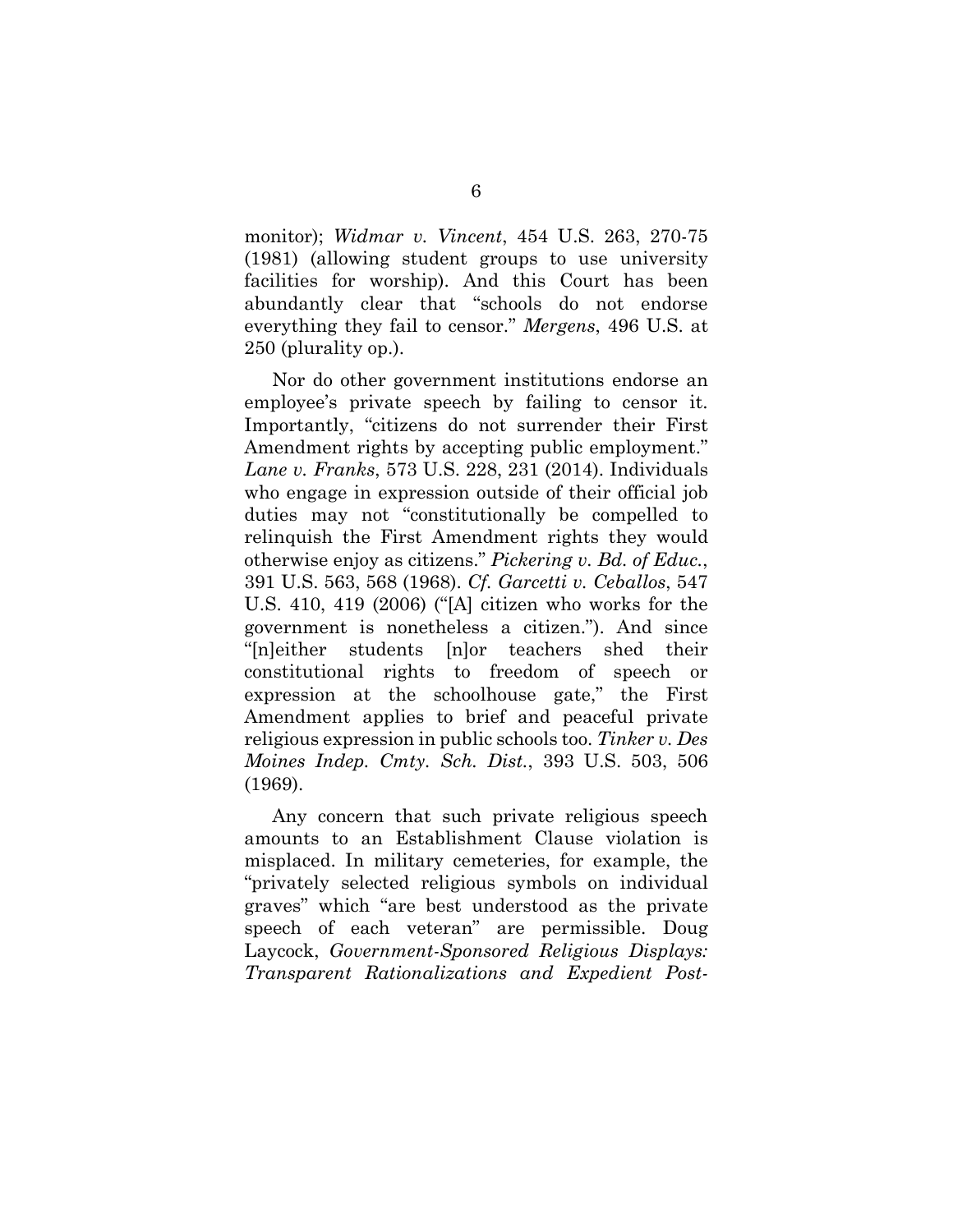*Modernism*, 61 Case W. Res. L. Rev. 1211, 1242 (2011). As are "Sectarian identifications on markers in Arlington Cemetery," *Pleasant Grove City v. Summum*, 555 U.S. 460, 487 (2009) (Souter, J., concurring in judgment), which are "linked to, and sho[w] respect for, the individual honoree's faith and beliefs." *Salazar v. Buono*, 559 U.S. 700, 749, n.8 (2010) (Stevens, J., dissenting). Despite being displayed on government property, they are not "government speech at all," *Summum*, 555 U.S. at 487 (Souter, J., concurring in judgment), and "[t]hey do not suggest governmental endorsement of those faith and beliefs." *Am. Legion*, 139 S. Ct. at 2112 (Ginsburg, J., dissenting).

Even elected and other high public officials may speak publicly without violating the First Amendment. *See* Esbeck, *supra*, 13 n.80. "In America, pronouncements by elected officials that interweave patriotism and religion have a long and venerable tradition." *Id.* "Familiar examples" include "presidential speeches that call upon God's providence as the nation faces some new challenge or adventure or addresses that conclude with 'may God bless America,' celebrating Thanksgiving as a day for collective acknowledge[ment]" of God's "good favor, and the practice started by George Washington of taking the presidential oath of office with the added 'so help me God.'" *Id.* (cleaned up). *See also Zorach v. Clauson*, 343 U.S. 306, 312-13 (1952) (approving of government acknowledgment of religion such as "[p]rayers in our legislative halls; the appeals to the Almighty in the messages of the Chief Executive; the proclamations making Thanksgiving Day a holiday; 'so help me God' in our courtroom oaths," as well as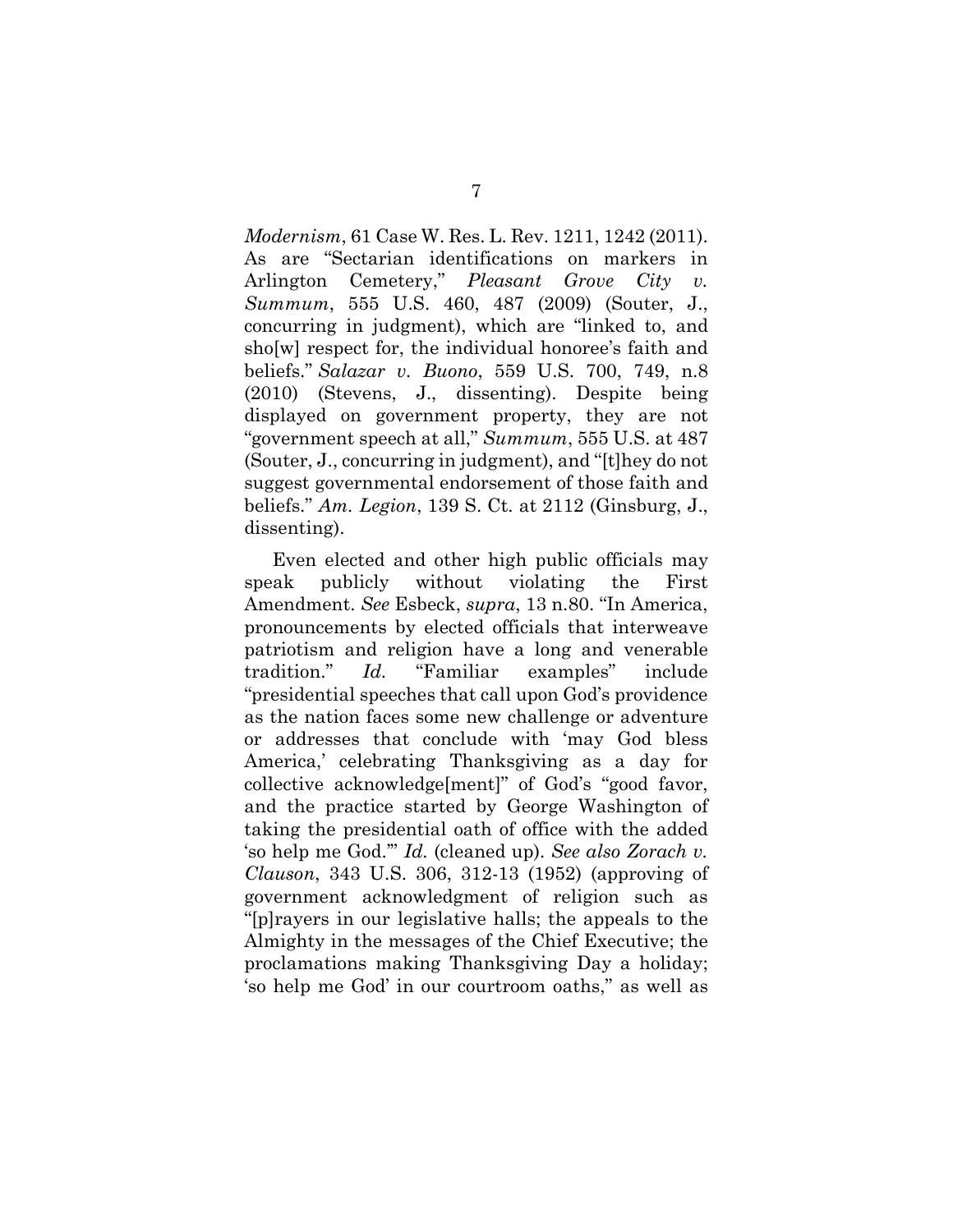"all other references to the Almighty that run through our laws, our public rituals, [and] our ceremonies" and "the supplication with which the Court opens each session: 'God save the United States and this Honorable Court'"); *Lynch v. Donnelly*, 465 U.S. 668, 692-93 (1984) (O'Connor, J., concurring) (same); *Marsh v. Chambers*, 463 U.S. 783, 794-95 (1983) (approving prayer by chaplain at beginning of state legislative day); *Town of Greece v. Galloway,* 572 U.S. 565, 570 (2014) (upholding practice of beginning municipal meetings with a prayer delivered by various local clergy).

Indeed, private religious speech on government property need not always ring of government endorsement of religion. Weeks ago, for example, the First Lady tweeted the White House display of a Bible verse prominently displayed on the White House lawn. *See* @FLOTUS, Twitter (Feb. 14, 2022), bit.ly/3Ht2O1p ("Three things shall last forever faith, hope, and love—and the greatest of these is love. 1 Corinthians 13:13."). The mere mention of religion on government property does not transform it into government speech and violate the Establishment Clause.

In light of this history, there is no reasonable argument that Coach Kennedy's decision to say a short, private post-game prayer by himself (or with others who joined voluntarily) violated the Establishment Clause simply because he was in view of those in attendance. Coach Kennedy's religious beliefs compel him to "give thanks through prayer" at the conclusion of each game "for what the players had accomplished" and "for the opportunity to be part of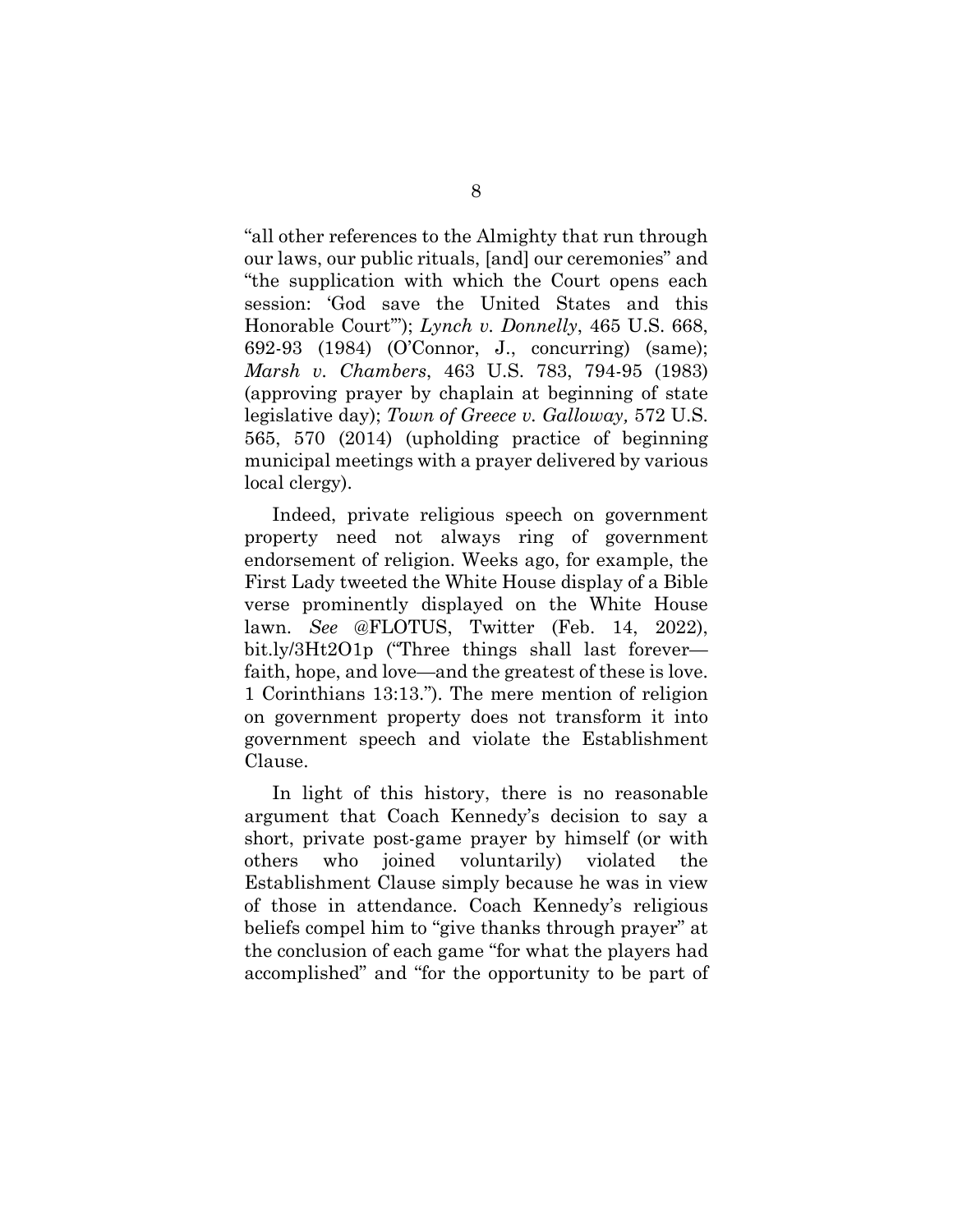their lives through football." Pet. Br. 4-5; Pet.App.3; JA168. Thus after games were over and players gathered to shake hands, Kennedy felt called to pause, kneel, and "offer a brief, quiet prayer of thanksgiving for player safety, sportsmanship, and spirited competition." Pet. Br. 4-5; JA148-49; Pet.App.3-4. His prayers typically lasted "thirty seconds" or less. Pet.App.4.

Such prayers are "clearly personal and doll not convey the impression that the government is endorsing [them]." *Warnock*, 380 F.3d at 1082. Thus "the mere fact that [they] occur[ed] in a government setting does not render [them] unconstitutional." *Id.*; *see id.* (because principal's religious effects displayed in his office were "constitutionally protected under the free speech and free exercise clauses," the court "c[ould not] hold that they simultaneously violate the establishment clause"); *cf. Lamb's Chapel,* 508 U.S. at 394-95.

#### **B. The Establishment Clause cannot be violated by a fear that someone will misperceive private religious speech as the government's speech.**

As the district conceded below, the "sole reason" it suspended Coach Kennedy was a fear that failing to silence his private prayer could be perceived as an endorsement of religion in violation of the Establishment Clause. Pet.App.140; Pet.App.23. That fear was objectively unfounded. And it cannot justify the district's actions.

As the Petitioner explains, the district's "fear of a mistaken inference of endorsement [wa]s largely self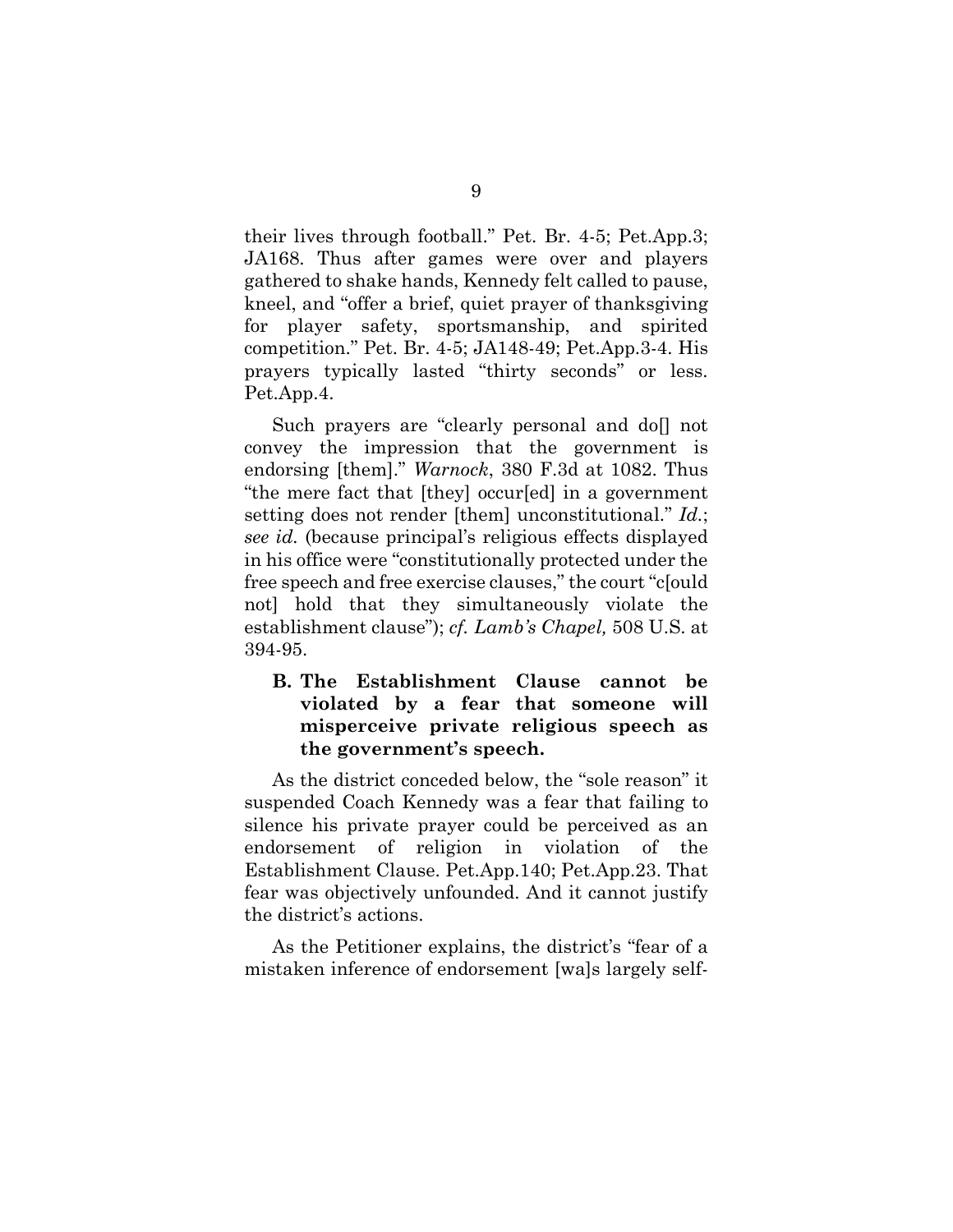imposed." App. Br. 40 (quoting *Mergens*, 496 U.S. at 251) (plurality op.)). But "[t]o the extent a school makes clear that its recognition of [private religious speech] is not an endorsement of the views" of the speaker, "students will reasonably understand" that the school's recognition of that speech "evinces neutrality toward, rather than endorsement of, religious speech." *Mergens*, 496 U.S. at 251 (plurality op.); *see also Capitol Square*, 515 U.S. at 765 (reasonable observers are member of the community and not "uninformed … outsider[s]"). Here, the district went to great lengths "to *disassociate* itself from" Kennedy's religious exercise, *Rosenberger*, 515 U.S. at 841. As a result, there was "no realistic danger that the community would think that the District was endorsing religion or any particular creed," *Good News Club*, 533 U.S. at 113 (quoting *Lamb's Chapel*, 508 U.S. at 395), or that it sought to covertly "aid[] a religious cause," *Rosenberger*, 515 U.S. at 840.

The district repeatedly and publicly disapproved of Coach Kennedy's postgame, on-field prayers clarifying he was not speaking on its behalf. Pet.App.7-9. In fact, the story initially became known because of a post Coach Kennedy made on Facebook, which resulted in the district receiving a great deal of condemnation. *Id.* at 5. It nonetheless adopted a policy preventing staff from encouraging students to pray. *Id.* And it sent Coach Kennedy several letters stating its displeasure with his post-game prayers. *Id.* at 10. On top of that, major media outlets outlet reported that Coach Kennedy continued to pray *in defiance* of the district order. *Id.* at 8. Indeed, the public largely saw the district's handling of Kennedy's prayers as "hostility to religion" and many community members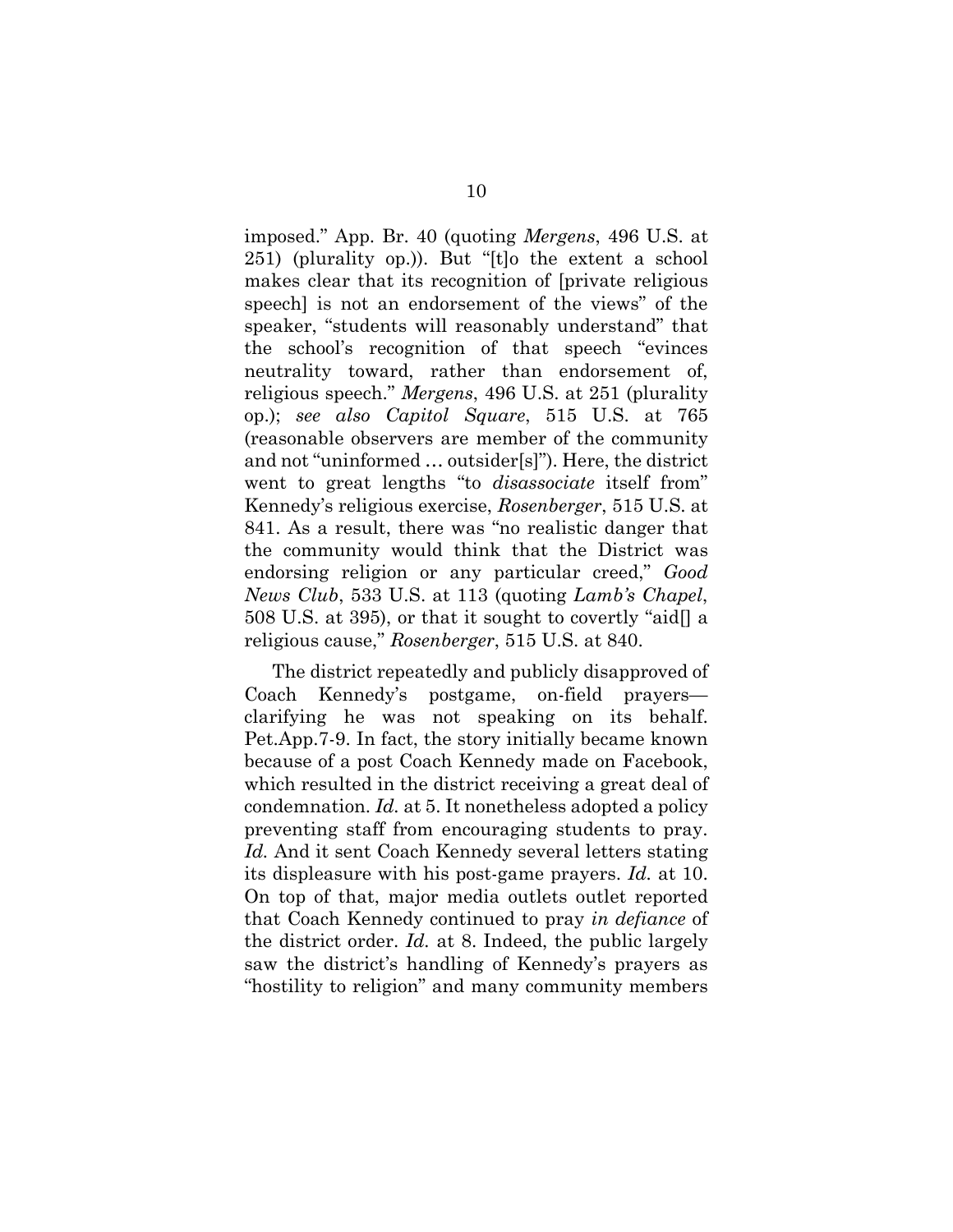thus "expressed solidarity" with Kennedy. App. Br. 40- 41.

This all shows that the public (at least any "informed" and "reasonable observer") was well aware of the district's attitude towards Coach Kennedy's prayers. Indeed, the district's public opposition removed any possible "perception of endorsement" from Coach Kennedy's prayers. *Id.*; *see also*  Pet.App.108 (Ikuta, J., dissenting from denial of rehearing *en banc*). Given this history, no "objective observer" could possibly believe the school supported this speech. *See generally Santa Fe Indep. Sch. Dist. v. Doe*, 530 U.S. 290, 308 (2000); *Good News Club*, 533 U.S. at 119 (stating the observer would be "aware of the history and context of the community and forum in which the religious speech takes place"). As Judge Ikuta recognized in dissent, any "concern that Kennedy's religious activities would be attributed to the district is simply not plausible." Pet.App.108 (Ikuta, J.); *see also* Pet.App.129 (Collins, J., dissenting from denial of rehearing en banc). The district thus "ha[d] no valid Establishment Clause interest" at all, *Good News Club*, 533 U.S. at 113, let alone one that would justify the extreme measures it took, *see Warnock*, 380 F.3d at 1083 ("[W]e cannot say that the first amendment requires a more draconian response by school officials to ensure that the government distances itself from [an individual's challenged] actions.").

Despite all this, the Ninth Circuit perceived an endorsement problem, because in its view, anyone "familiar with the history of Kennedy's on-field religious activity, coupled with his efforts to generate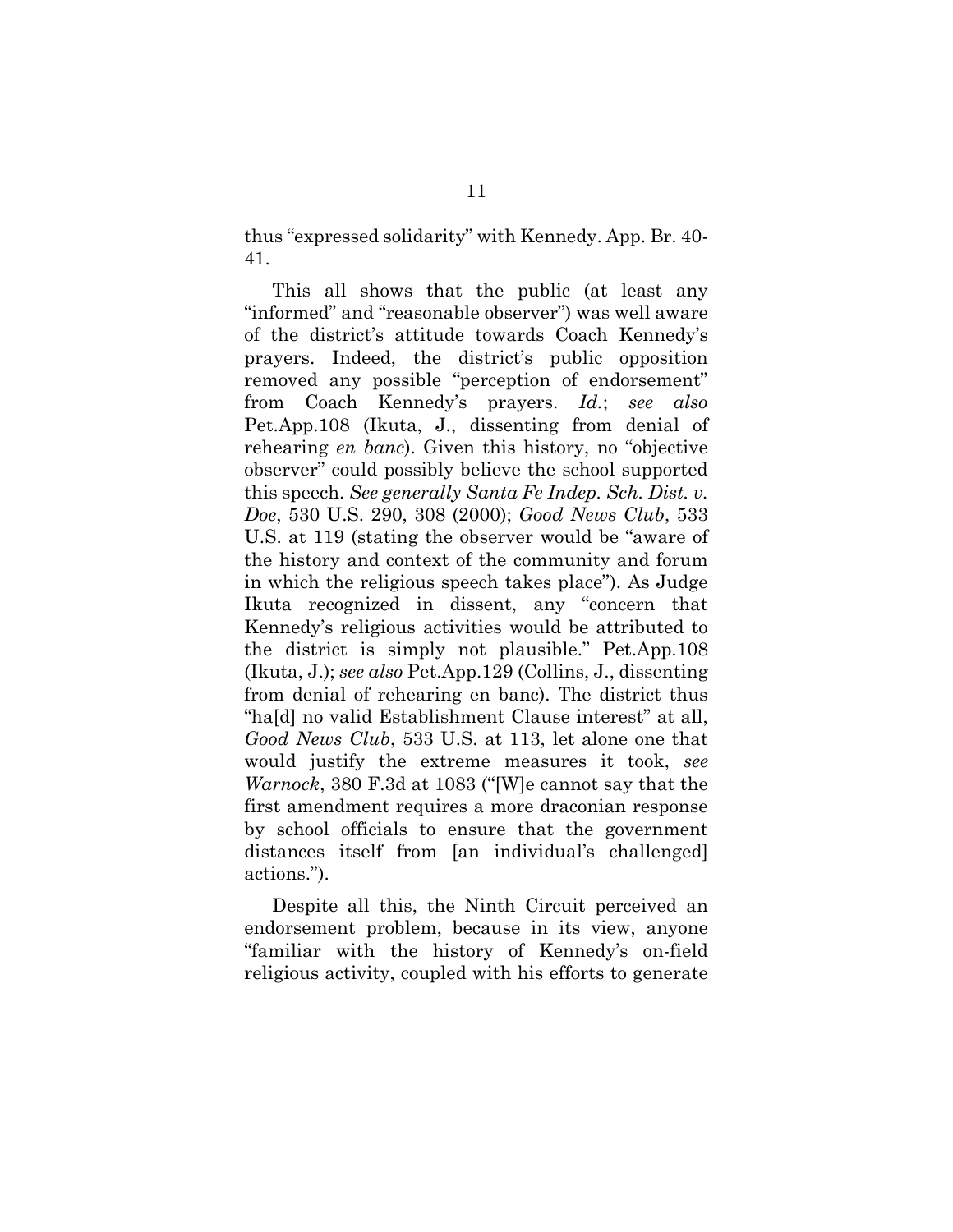publicity in order to gain approval of those on-field religious activities," would "unquestionably" view the "allowance" of his religious exercise as "'stamped'" with the district's "seal of approval." Pet. Br. 41; Pet.App.1-2, 18-19. But, as the record demonstrates, Kennedy was not asking for endorsement or "religious favoritism." *Bd. of Educ. of Kiryas Joel Vill. Sch. Dist. v. Grumet*, 512 U.S. 687, 709-10 (1994). He only "asked his employer to do *nothing*—simply to tolerate the brief, quiet prayer of one man." Pet.App.99 (O'Scannlain, J., dissenting from denial of rehearing en banc). And a "state does not establish a religion by leaving it alone." Esbeck, *supra*, 4.

Nor does the state establish a religion merely by "allow[ing] religion in schools." Pet.App.123 (Nelson, J., dissenting from denial of rehearing en banc). History confirms as much. Schools have allowed for expression of religion from the start. One of Congress's earliest statutes made clear that "[r]eligion, morality, and knowledge, being necessary to ... schools and the means of education shall forever be encouraged." *Id.* (quoting the Northwest Ordinance of 1787, Act of Aug. 7, 1789, ch. 8, 1 Stat. 50, 52.l). Additionally, a detailed analysis from founding era texts revealed that there was little to no 18th-century concerns that "prayers or religious practices in public schools" amounted to Establishment Clause violations. Stephanie H. Barclay, Brady Earley, Annika Boone, *Original Meaning and the Establishment Clause: A Corpus Linguistics Analysis*, 61 Ariz. L. Rev. 505, 509 (2019). Instead, as explained, there remains "play in the joints" for religious expressions, especially for brief, personal displays of faith. *Espinoza,* 140 S. Ct. at 2254.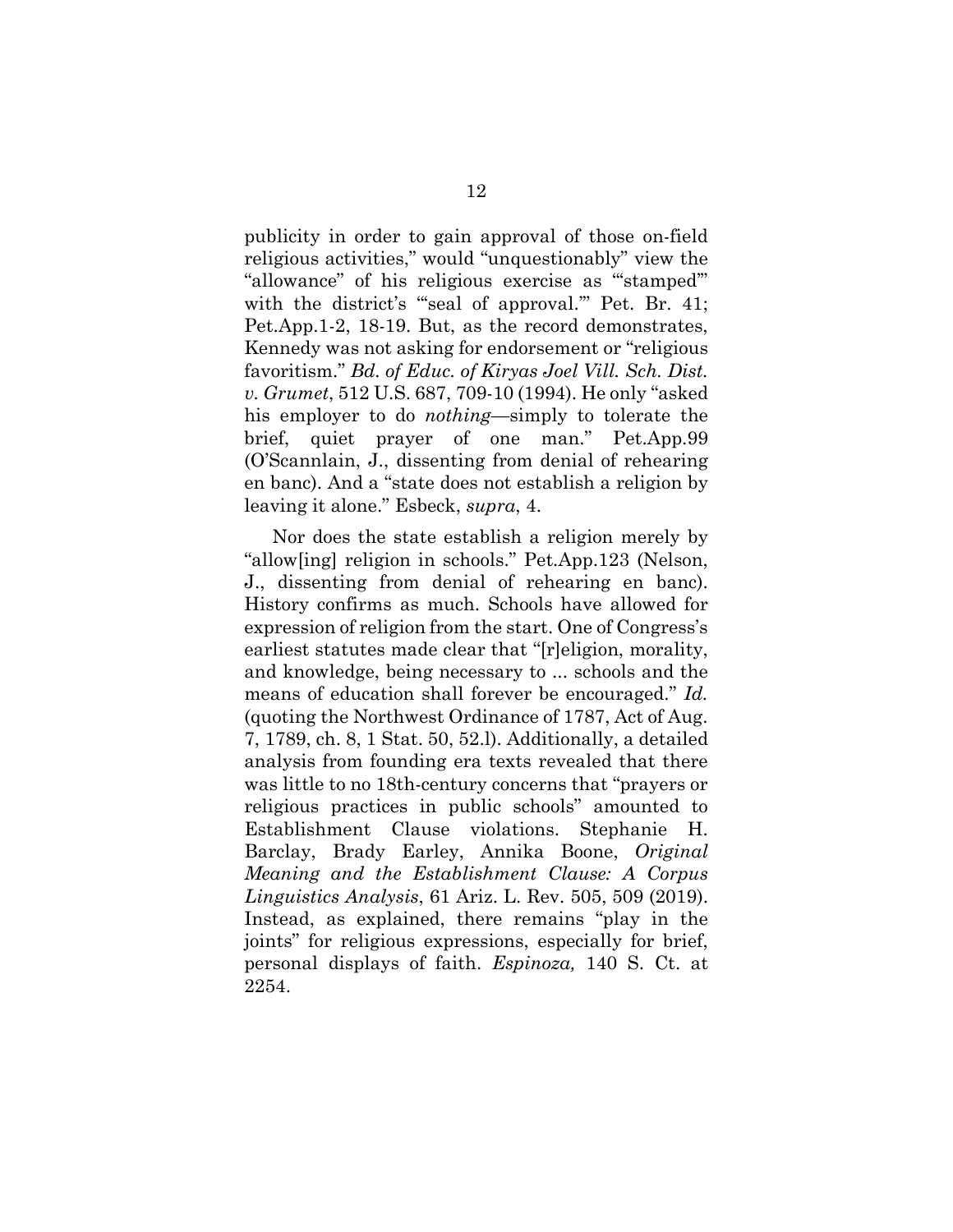Given this history, fears that someone might, in some matter, perceive toleration of religious expression to violate the Establishment Clause simply fall flat. And such fears cannot justify the suppression of private religious speech.

#### **II. Using unfounded Establishment Clause concerns to ban religious expression—as the district did here—is unconstitutional contentand viewpoint-based discrimination.**

Although "a State has a compelling interest in not committing *actual* Establishment Clause violations," it has no such interest in not committing *imaginary*  ones. *Locke v. Davey*, 540 U.S. 712, 730 n.2, (2004) (Scalia, J., dissenting) (citing *Widmar*, 454 U.S. at 271). Indeed, this Court "ha[s] never inferred from this principle that a State has a constitutionally sufficient interest in discriminating against religion in whatever other context it pleases, so long as it claims some connection, however attenuated, to establishment concerns." *Id.* To the contrary, this Court has held that where there is "no valid Establishment Clause interest," the Establishment Clause cannot justify content- and viewpoint-based discrimination. *See Good News Club,* 533 U.S. at 113-14.

"It is axiomatic that the government may not regulate speech based on its substantive content or the message it conveys." *Rosenberger*, 515 U.S. at 828. Nor can it discriminate based on viewpoint. *See Iancu v. Brunetti*, 139 S. Ct. 2294, 2299 (2019) ("[V]iewpoint discrimination is an 'egregious form of content discrimination.'"). The district lost sight of this when it punished Kennedy for his brief, post-game prayers. According to the district, it suspended Kennedy from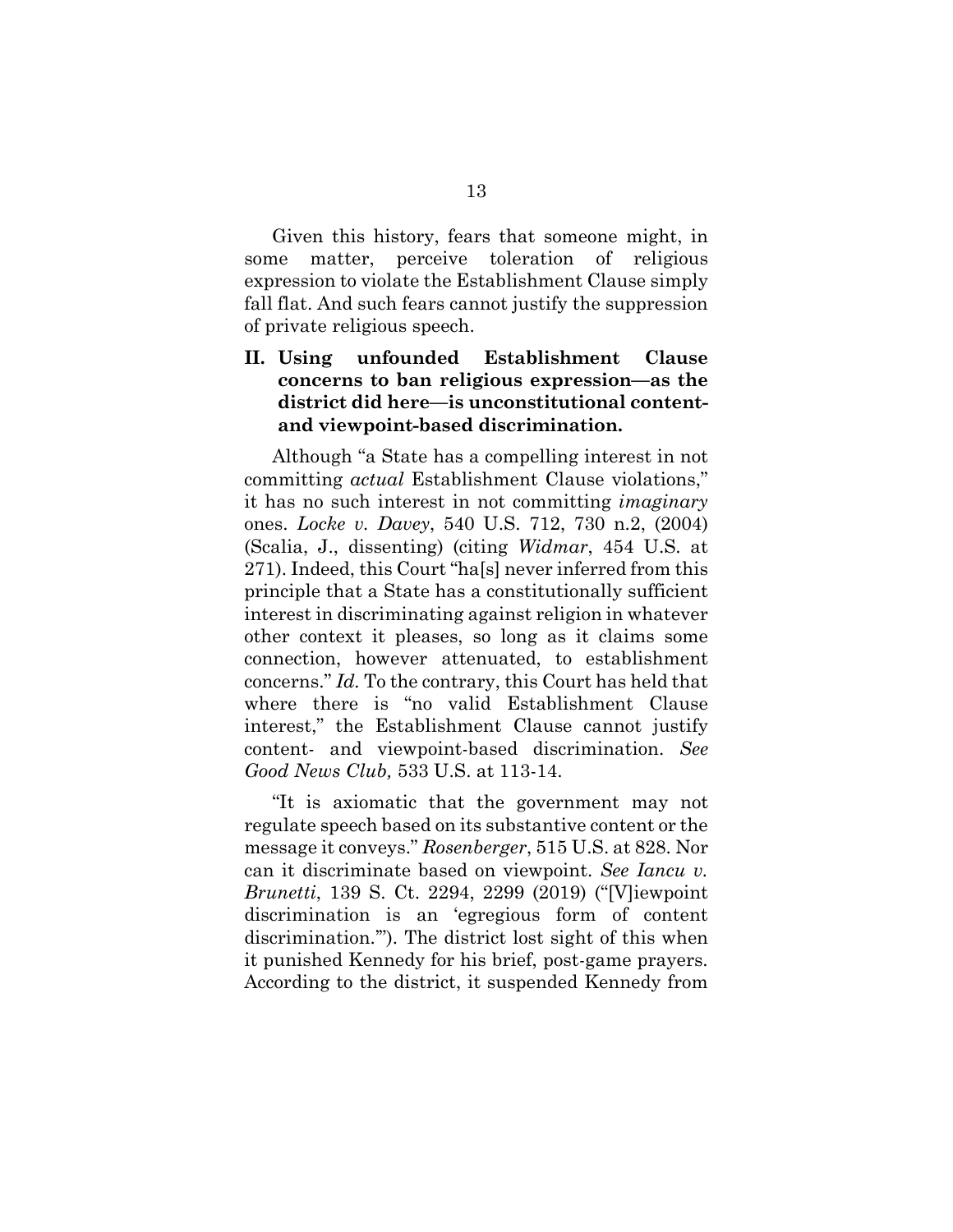his position because of "the risk of constitutional liability associated with Kennedy's religious conduct." Pet.App.140. Indeed, that was the "sole reason" the district suspended him. *Id.*

That is, simply, a content- and viewpoint-based restriction on speech. The district regulated Kennedy's speech "based on its communicative content." *Nat'l Inst. Of Fam. & Life Advocs. v. Becerra*, 138 S. Ct. 2361, 2371 (2018) (quoting *Reed v. Town of Gilbert*, 576 U.S. 155, 163 (2015)); *Reno v. ACLU*, 521 U.S. 844, 868 (1997). The district even "concede[d]" that its policy preventing Kennedy from his post-game prayers "is not neutral and generally applicable." Pet.App.23. Indeed, the district punished Coach Kennedy specifically "*because* [his conduct] was religious." *Id*. at 188; *see id.* at 23 ("[T]he protections of the Free Exercise Clause pertain if the law at issue … regulates … conduct because it is *undertaken for religious reasons*." (emphasis added)).

The district primarily feared that others might *possibly* view Kennedy's prayer as endorsed by the school. But restrictions because of the "impact that speech has on its listeners ... is the essence of contentbased regulation." *United States v. Playboy Ent. Grp., Inc.*, 529 U.S. 803, 811-12 (2000) (citation and quotations omitted). As a result, the district's contentbased punishment of Kennedy is "presumptively unconstitutional" and can stand only if the district proves it is "narrowly tailored to serve compelling state interests." *Reed*, 576 U.S. at 163. The district has failed to offer a compelling interest for punishing Kennedy's speech outside of preventing an Establishment Clause violation. But, as explained,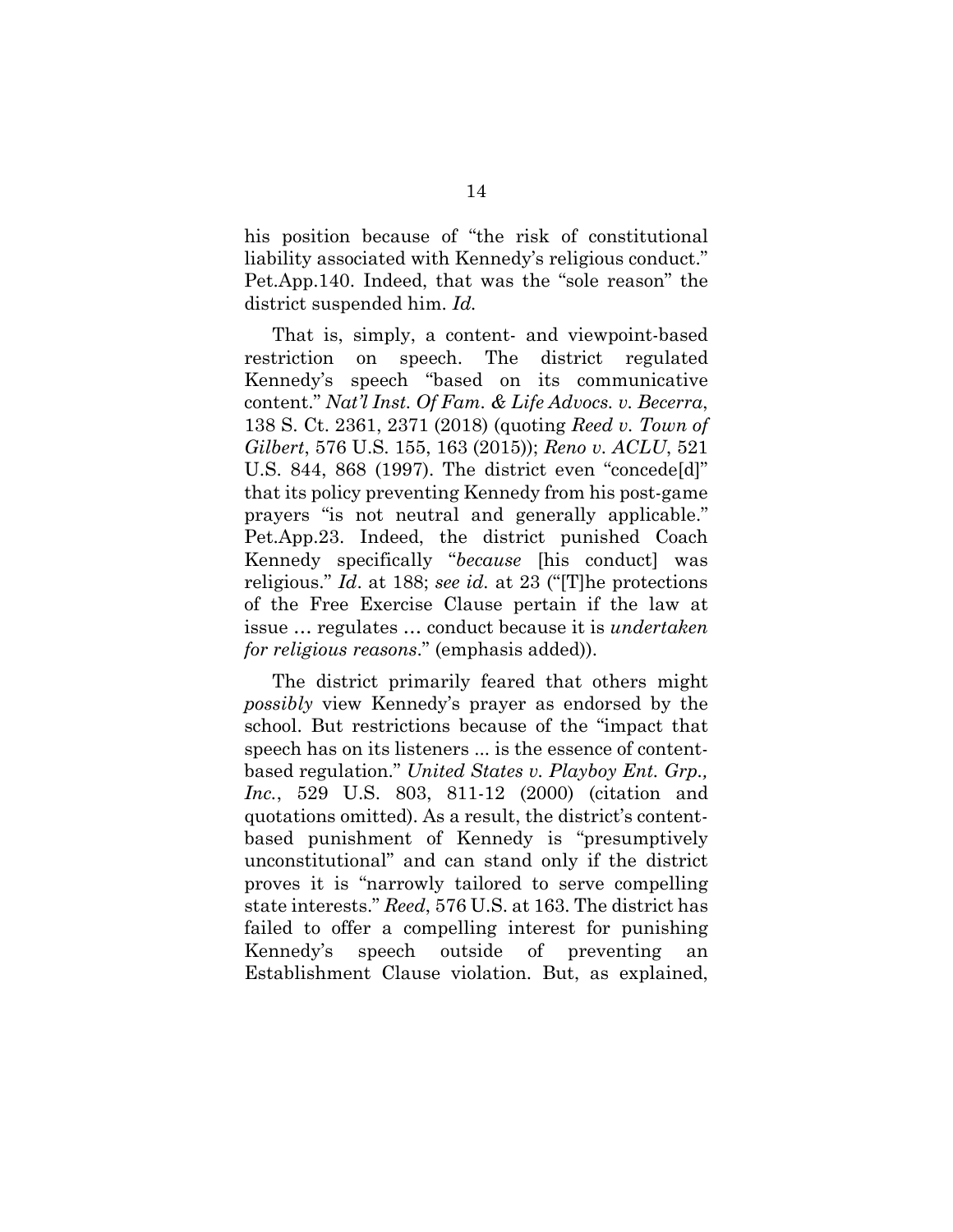any interest the district may have in avoiding such a violation is non-existent here. *Good News Club*, 533 U.S. at 113-14.

Nor did such an interest exist in *Lamb's Chapel.*  There, a school district denied a Christian group permission to play faith-based movies within school facilities. 508 U.S. at 388-89. The Court reasoned that the school's "posited fears of an Establishment Clause violation [were] unfounded." *Id.* at 395. The Court analyzed several factors: the religious activity "would not have been during school hours;" the activity was not "sponsored by the school;" and the conduct was "open to the public, not just to church members." Taken together, the Court explained, no one could plausibly claim that the school was the religious speaker. *Id.* at 387. Because there was "no realistic danger that the community would think that the District was endorsing religion or any particular creed," the Court held that the school engaged in viewpoint discrimination. *Id.* at 395.

So too with Coach Kennedy. His prayers after football games were outside school hours, after the completion of the football games. And the school district expressly distanced itself from them. *See* Part I. B.

In the end, the district may not "suppress disfavored speech," *Reed*, 576 U.S. at 167, in the name of avoiding an imaginary Establishment Clause violation. If left to stand, the decision below will essentially require schools to suppress any religious speech from their employee because, under its logic, a public school that refuses to "search for and … eliminate … religious speech" will "face liability under